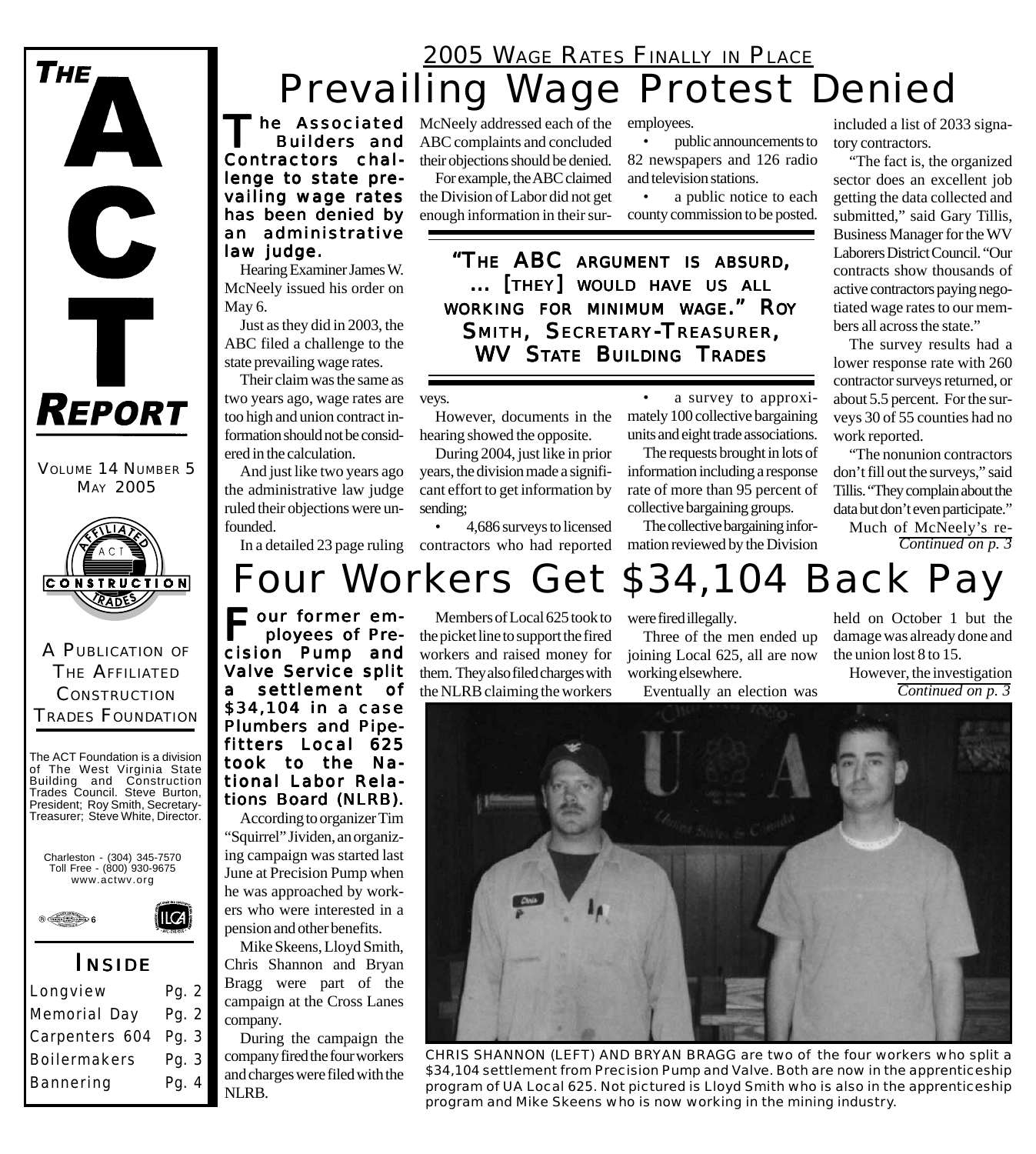# Judge Throws Out Suit Against Longview

M onongalia<br>
M Circuit Court Judge Russell M. Clawges Jr., has tossed out a suit aimed at stopping the Longview Power project.

The suit was filed in January of 2004 and claimed the property tax deal made between the County Commission, County Board of Education and County Development Authority was in violation of state law.

The county development authority owns the land where the proposed plant will go. Developers of the project asked for and got a lease deal that would limit their property taxes.

Nevertheless the deal will bring in more than \$100 million in new property tax revenue to the county over the 30 year term.

The challenge had claimed a

"payment in lieu of taxes" deal also known as a Pilot agreement was illegal and did not bring in enough taxes.

But Judge Clawges did not agree.

The judge granted a summary judgement to Longview after

reviewing eight counts, or alleged violations, filed by the plaintiffs. In each count he found the existing evidence clearly supported Longview's position.

"We applaud the judges decision," said Natalie Stone, Executive Secretary of the North Central WV Building Trades Council.

"If this plant is built it will be

the largest property tax payer in the county. We believe the judge understood this suit was nothing more than another attempt to stop the project."

Both the North Central WV Building Trades and the WV State Building Trades had

*"WE BELIEVE THE JUDGE UNDERSTOOD THIS SUIT WAS NOTHING MORE THAN ANOTHER ATTEMPT TO STOP THE PROJECT" NATALIE STONE, EXECUTIVE SECRETARY, NORTH CENTRAL WV BUILDING TRADES COUNCIL*

> intervened in the case to support the agreement and the project.

Approval for the air permit has already been granted for the plant. The state Public Service Commission has also given

partial permission to go ahead.

The final road block to the billion dollar Longview project is an agreement with Allegheny Power to access transmission lines.

Negotiations between Allegheny and Longview have seen many twists and turns.

> Early on Longview agreed to an Allegheny proposal to change the transmission route. But Allegheny then changed their mind and backed out of

the deal. This left Longview with an incomplete PSC application .

Longview was able to delay the transmission part of their PSC case until a deal is reached with Allegheny. Then Longview

will have to seek final approval from the PSC.

In a related event Allegheny was able to get legislation passed during the recent legislative session that will allow it to finance new scrubbers at it's nearby Fort Martin power plant.

This \$400 million project still needs approval from the state Public Service Commission.

"This is good news for union construction workers and the county," said Mark Estlack, Service Representative for Millwrights Local 1755 and a resident of the county. "In addition to the University, Mon County needs an industrial base."

Estlack also points to the benefit of taking local coal and converting it to electricity.

"We get the construction and plant jobs and taxes created by the plant, that's better than shipping our coal out-of-state."

## 7<sup>th</sup> Annual Workers Memorial Day Held

#### I n 2004 34 people were killed on the job in West Virginia.

The WV AFL-CIO held it's 17th annual Workers Memorial Day to make sure those workers were remembered and future on the job deaths are avoided.

"There has to be constant training and awareness that workers must have a safe work environment that protects them from injury," said Larry Matheney, Secretary Treasurer of the WV AFL-CIO in a Charleston Gazette news article.

In 2003, 41 workers were killed on the job as compared to 34 in 2002.

National figures for 2004 are not yet available but 5,559 people were killed at work in 2003, up from 2002 figures.

The primary enforcer of work

place safety laws is the Occupational Safety and Health Administration. OSHA was formed from legislation passed on April 28, 1970.

Unfortunately funding cuts and outdated laws make it difficult to enforce job site safety.

Only eleven OSHA inspectors monitor all of West Virginia's 50,000 businesses.

The average penalty in WV was \$663, which is \$210 below the national average.

In 2001 the Bush administration pushed through a repeal of important ergonomics standards that would have protected workers from dangerous and debilitating repetitive motion problems.

Repetitive stress injuries effect hundreds of thousands of workers each year.

Also in attendance at the

of the Division of Veterans Services and the Marine Corp

event was Larry Linch, Director League to honor West Virginian's who died in the Iraq and Afghanistan conflicts.

Linch read out the names of 17 servicemen from WV who have died in the past year.



*READING THE NAMES of the 34 West Virginian's killed on the job in 2004 is Larry Matheney (left), Secretary-Treasurer of the WV AFL-CIO. Former ACT Legislative representative Raymond "BB" Smith rings the bell each time a name is read. In the background are members of the Marine Corp League.*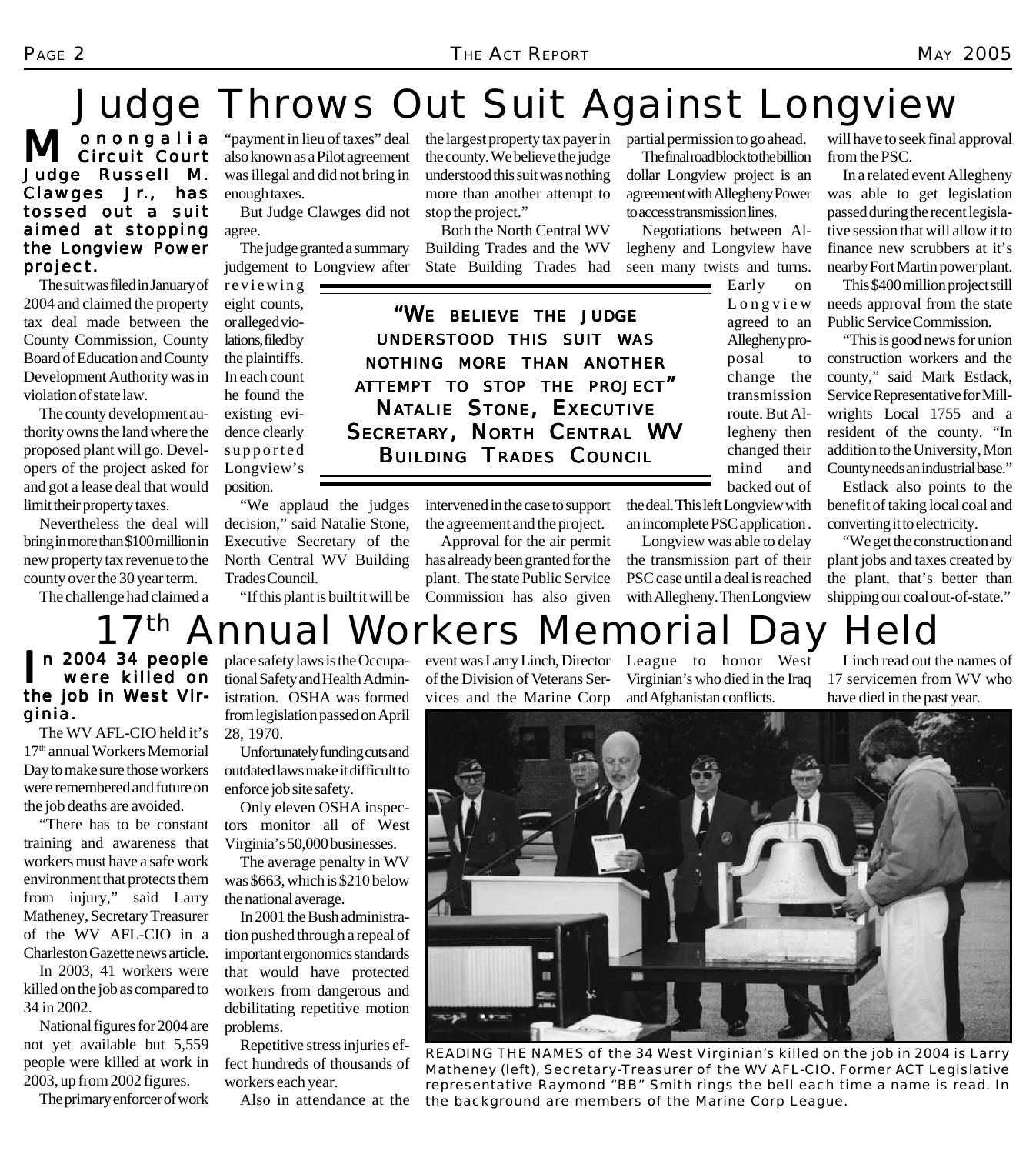continued on the charges of illegal firing. The NLRB issued a formal complaint on January 28. Before a hearing was held the company agreed to settle.

*CONTINUED FROM P. 1*

*Back Pay*

 "These guys stood up for the union," said Business Manager Jeff Perry. "We stuck with them, took the case through the

Perry points out that as members of Local 625 they now enjoy the good wages and benefits a union contract brings and didn't want to go back. In addition to the money the company also agreed to post a notice in the workplace stating they would not do anything to prevent employees from exercising their right to a union.

According to the National

process and won."

# Carpenters Plan 100<sup>th</sup> Anniversary Celebration

#### **Carpenters Local** 1905 the Morgantown local has<br> **604, Morgan-** seen many changes. 604, Morgan- 604, Morgantown, is preparing for their 100<sup>th</sup> anniversary.

According to Art Centofanti, a member of the Anniversary Committee and trustee for the local, a celebration event is being planned for November 5 at the Morgantown Ramada Inn.

The event will include dinner, and a membership pin presentation.

Chartered on November 15,

### *Prevailing*

#### *CONTINUED FROM P. 1*

sponse was based on a prior case that went to the Supreme Court in 1994.

In *Hardy County Board of Education v. West Virginia Division of Labor* the court upheld the way the state surveyed and calculated the wage rates.

Just like in the Hardy case, the ABC argued the state must prove wages have been actually paid to each craft in every county.

"The ABC argument is absurd," said Roy Smith, Secretary Treasurer of the WV State Building Trades Council.

"Some counties don't have major projects every year, try to find new elevator projects in every county. The ABC would have us all working for minimum wage if they got their way."

Because the ABC had objected to the wage rates, the 2005 rates were never put in place. Contracts let this year have used the 2004 wage rates.

Given the Hearing Examiners decision, Commissioner of Labor Jim Lewis sent the 2005 seen many changes.

Grafton and Phillipi were merged into Morgantown to form the current local.

It became part of the Mid-Atlantic Regional Council of Carpenters when the Council was formed in 2001.

The local has approximately 150 active members and 60 retirees.

For more information call Centofanti at 864-3783.

office to be put into effect on Friday, May 7.

ter that date will be required to use the 2005 rates.

If this decision is appealed further the case will go to the Kanawha County Circuit Court. In 2003 Circuit Court Judge Duke Bloom agreed with the hearing examiner and refused the ABC's appeal.

However the ABC has also made it clear they plan to take this case to the state Supreme Court of Appeals like they did last time. In 2003 the court rejected their appeal, but the vote was 3 to 2. With the defeat of Justice Warren McGraw last November the ABC believes they can now win before a more favorable court.

wage law since 1935," said Smith. "It's the best economic development law we have ever passed because it supports good jobs, local workers, local contractors and provides quality work to the public at the best price."

In 1983 locals in nearby

rates to the secretary of states

All contracts that go to bid af-

"We have had a prevailing

Labor Relations Act a new election can not be held for a year from the last one. And according to Jividen he'll be right back at Precision Pump and Valve when the year is up.



*PRECISION PUMP AND VALVE had to post this notice in their shop to let employees know their rights and that the company would obey the law.*

#### Boilermakers Meet With Senator Byrd



 *BOILERMAKERS LOCAL 667 Business Manager George Pinkerman (right) and LEAP Chairman Raymond "BB" Smith pose with Senator Robert C. Byrd during a recent meeting in Washington, DC.*

 *Pinkerman and Smith were participating in the International Brotherhood of Boilermakers legislative conference held in DC in March.*

*"We let the senator know we appreciated his 100 percent voting record in 2004," said Pinkerman.*

 *Some of the issues discussed were strenthening Social Security, the Energy Policy Act, Central American Free Trade Agreement, a proposed Asbestos Bill, and ways to stop outsourcing and buy American.*